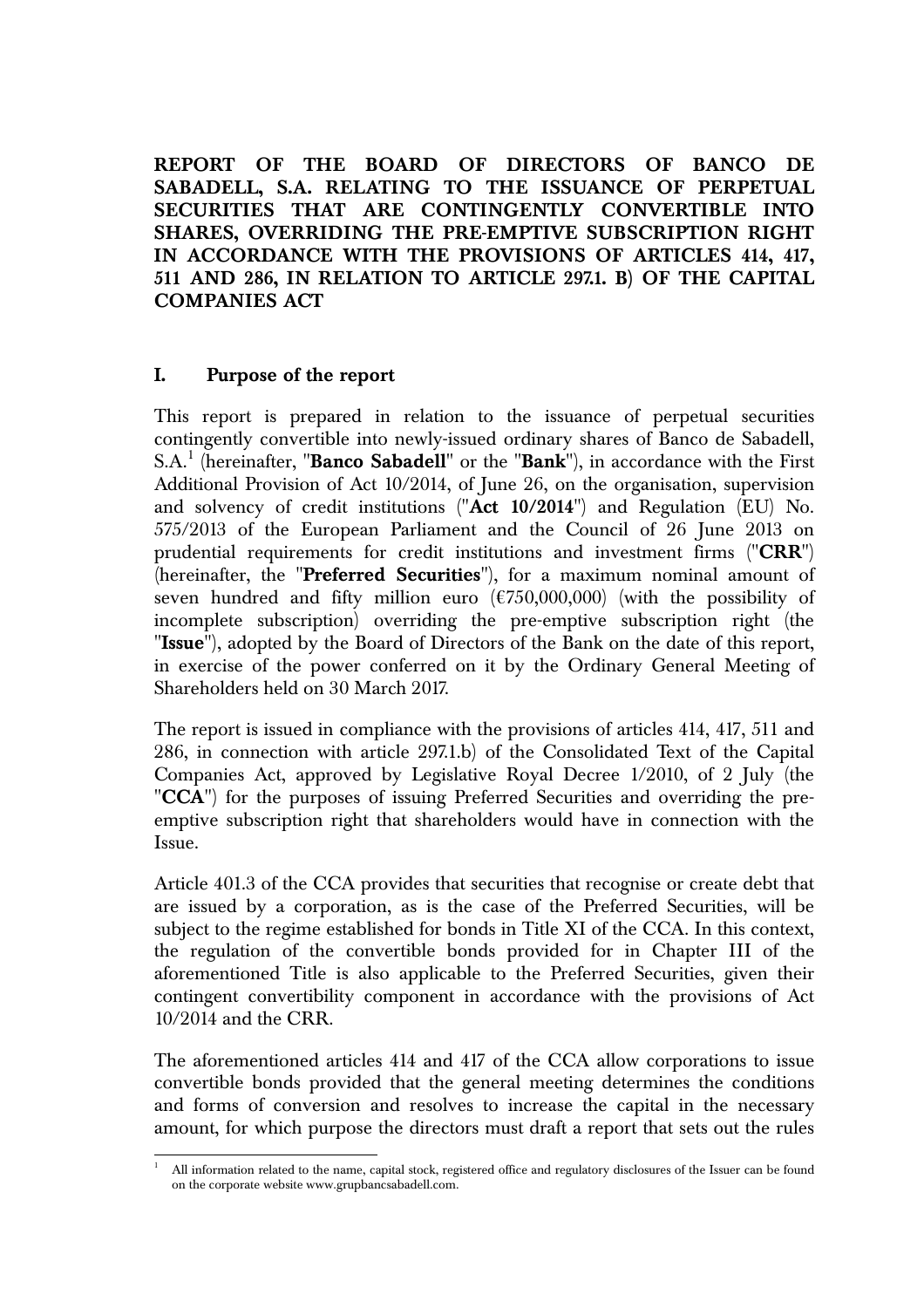and forms of the conversion, accompanied by a report by an auditor designated for this purpose by the Mercantile Register who may not be the company's auditor.

Moreover, in the case of listed corporations, article 511 of the CCA allows the general meeting to delegate to the directors not just the power to issue convertible bonds but also the power to override the pre-emptive subscription right in relation to the issues of convertible bonds that are made under the delegated powers, if this is in the company's interests. For this purpose, the notice of the general meeting that contains the proposal to grant the directors the power to issue convertible bonds must also expressly set out a proposal to grant the power to override the pre-emptive subscription right, and a motion to increase capital on the basis of the power granted to the Board, the report by the directors and the report by the auditor referred to above must refer to each specific issue.

For these purposes, in accordance with the provisions of article 417 of the CCA, the aforementioned report by the directors must provide a detailed justification for the proposal to override the pre-emptive subscription right and the auditor's report must contain a technical opinion on the reasonableness of the data contained in the directors' report as well as on the suitability of the conversion ratio and of any adjustment formulas to compensate for possible dilution of the shareholders' economic stakes.

Lastly, given that the issuance of convertible bonds by a company entails performing a corresponding capital increase to cater for the conversion of the convertible bonds that are issued, the formalities required by the CCA for capital increases must also be observed when convertible bonds are issued. In this regard, to the extent that the issuance of convertible bonds and the corresponding capital increase are approved by the company's directors by delegation of its General Meeting, in accordance with article 286 in connection with article 297.1 b) of the CCA, the directors must draw up a written report justifying the amendment of the company's Articles of Association as may be required by such capital increase.

Therefore, based on the intention of the Bank's Board of Directors to issue the Preferred Securities while overriding the shareholders' pre-emptive subscription right, the purpose of this report is to set out the conditions and forms of conversion of the issue and to justify the proposal to override the shareholders' pre-emptive subscription right and the corresponding capital increase that may be carried out in the event that any of cases of conversion arise, all in compliance with the requirements mentioned in the previous paragraphs.

In any case, as stated in section IX below, the Board has delegated to the Executive Committee and/or the directors Mr. José Oliu Creus, Mr. Jaime Guardiola Romojaro and Mr. José Luis Negro Rodríguez the power to decide to carry out or withdraw the issue as a function of market circumstances.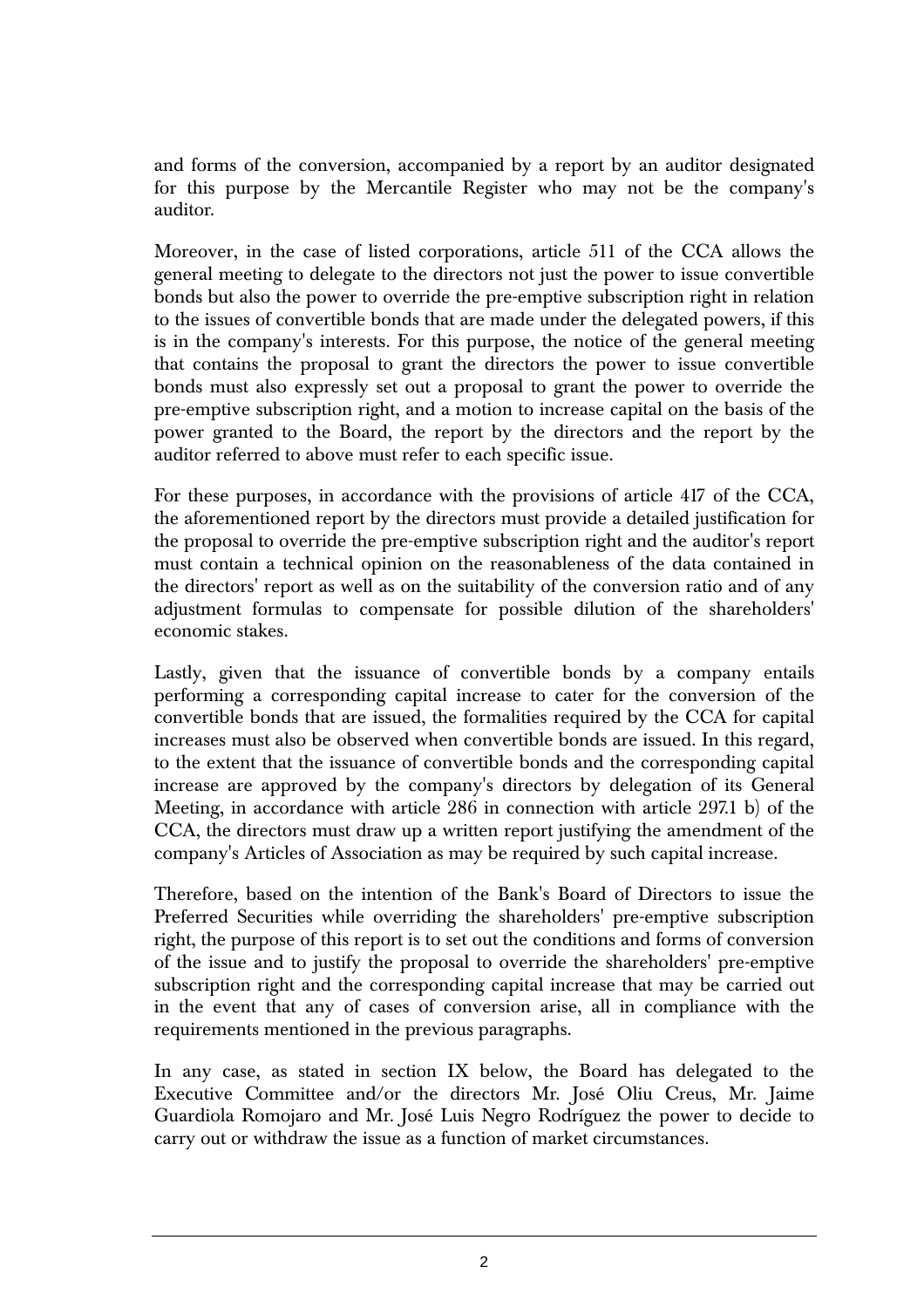In addition, the Bank has asked the Barcelona Mercantile Register to designate an auditor other than the auditor of Banco Sabadell to issue a special report containing a technical opinion on the reasonableness of the data contained in this report as well as on the suitability of the conversion ratio and any adjustment formulas, to compensate for possible dilution of the shareholders' economic interests, in accordance with the provisions of article 511 of the CCA in relation to articles 414.2 and 417.2 of the CCA.

This report and the special report by the auditor other than that of Banco Sabadell who is designated by the Mercantile Register will be made available to the Bank's shareholders and will be communicated to the first General Meeting of Shareholders of the Bank that is held after the decision to make the issue.

# **II. Delegation of powers to the Board of Directors by the General Meeting on 30 March 2017**

The issuance of preferred securities that the Board of Directors intends to carry out is performed in execution of the powers conferred by the General Meeting of Shareholders on 30 March 2017, in its resolution number five.

# **III. Current situation that makes the Issue advisable**

The purpose of the Issue is to strengthen own funds of the Bank and its group (the "**Banco Sabadell Group**" or the "**Group**"), given that the Preferred Securities are a subordinated instrument capable of absorbing losses through conversion into newly-issued shares in certain cases and they fulfil the eligibility requirements to be classified as additional tier 1 capital under the CRR.

The regulatory framework at Spanish, EU and international level regarding own funds and solvency requirements for credit institutions has undergone very significant changes in the recent past.

In December 2010, the Basel Committee on Banking Supervision (the "**Basel Committee**") published recommendations regarding the Basel III framework, which contained reforms to strengthen international capital and liquidity standards applicable to credit institutions in order to promote a more resilient banking sector.

This Basel III framework was revised in June 2011 and, after including the latest recommendations of the Basel Committee and complying with the appropriate legislative procedures, on 26 June 2013, Directive 2013/36/EU of the European Parliament and of the Council of 26 June 2013 on access to the activity of credit institutions and the prudential supervision of credit institutions and investment firms ("**Directive 2013/36/EU**") and the CRR (together with Directive 2013/36/EU, "**CRD IV**") were approved, which incorporated the Basel III criteria into EU law.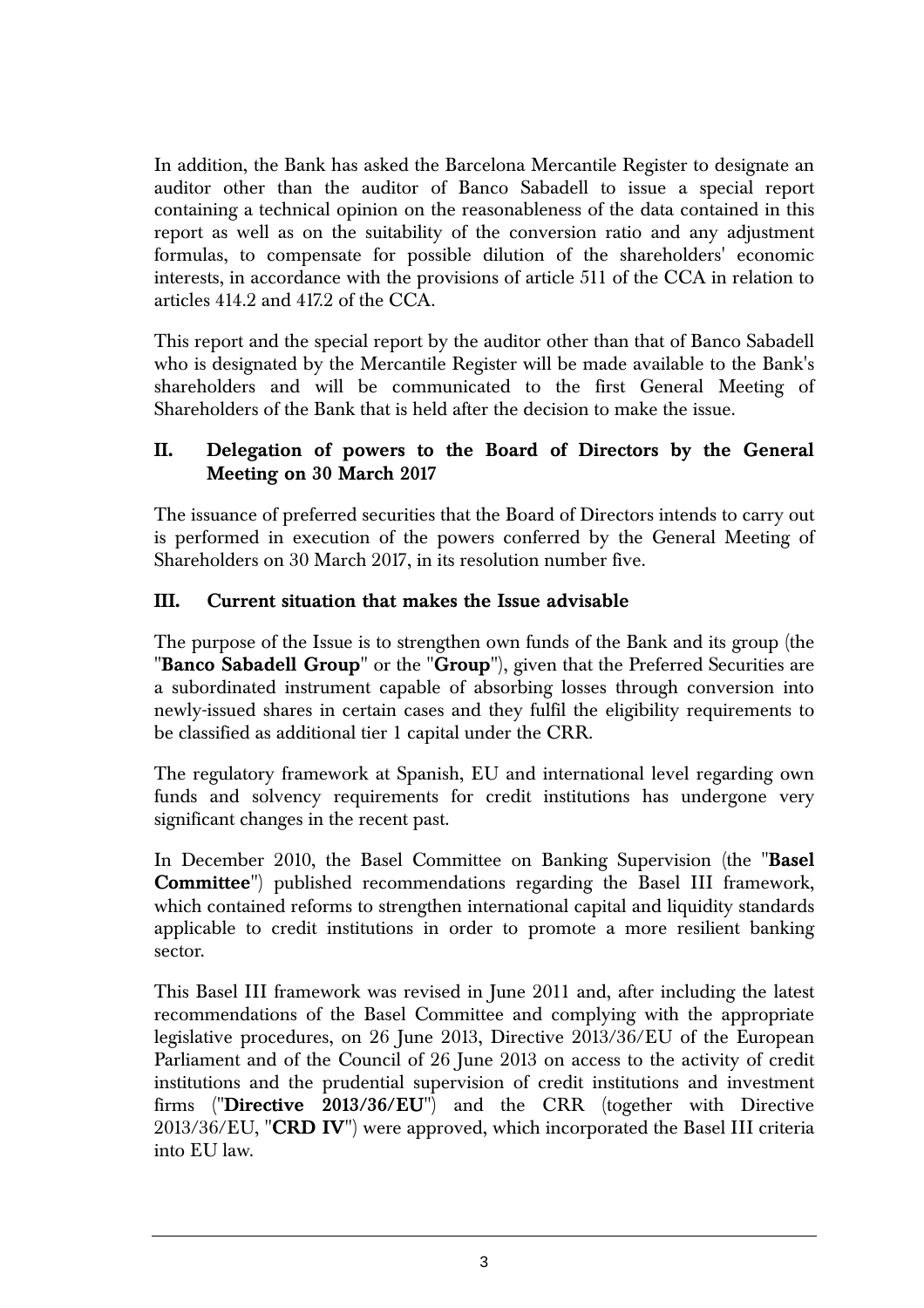Without prejudice to the direct applicability of the CRR, this new CRD IV framework has already been transposed in Spain through Royal Decree-Act 14/2013, of 29 November, on urgent measures for the adaptation to Spanish law of the regulations of the European Union in matters of supervision and solvency of financial entities, Act 10/2014 and Royal Decree 84/2015, of 13 February, implementing Act 10/2014, as well as by a number of Bank of Spain circulars.

Although Banco Sabadell and its Group comply with the own funds requirements that are currently applicable, in order to be considered to be properly capitalised under CRD IV, credit institutions must have certain proportions of various equity instruments. Thus, in addition to the highest quality own funds (*Common Equity Tier 1*), CRD IV contemplates two additional categories of regulatory capital, *Additional Tier 1* capital and *Tier 2* capital, which can be covered with specific instruments or, in their absence, with ordinary Tier 1 capital, although the latter is more costly and less efficient.

CRD IV also provides that the instruments issued by credit institutions that have been computed to date as Tier 1 capital but that do not comply with the new requirements established in the CRR will gradually cease to compute up until 2023, at which point they will cease to be computed as Tier 1 instruments.

This is the context in which the Board of Directors considers it appropriate to carry out an issue of securities such as the Preferred Securities that will compute as additional Tier 1 capital under CRD IV.

Additionally, with this issue the Bank intends to take advantage of the current favourable situation in the financial markets for the issuance of this type of instruments (which situation might be modified in the future), taking into account also the interest and demand detected among some institutional investors.

Additionally, although the Preferred Securities that the Bank intends to issue are essentially perpetual fixed-income securities, the First Additional Provision of Act 10/2014 and CRD IV require that, for the securities to be computable as intended, the terms and conditions of these securities must include a mechanism for absorbing losses when certain exceptional cases provided for in those regulations arise.

In the case of the Preferred Securities, that loss-absorption mechanism consists of their conversion into ordinary shares that will be issued newly by the Bank in the event that Banco Sabadell or its Group attains an ordinary Tier 1 capital ratio lower than 5.125 %, as indicated in the section entitled Conversion Conditions and Forms below.

This loss-absorption mechanism through contingent conversion of the securities into shares in accordance with the requirements of the aforementioned legislation would therefore be triggered only in very specific scenarios of a shortfall of own funds, so that only in situations of significant accounting losses or material declines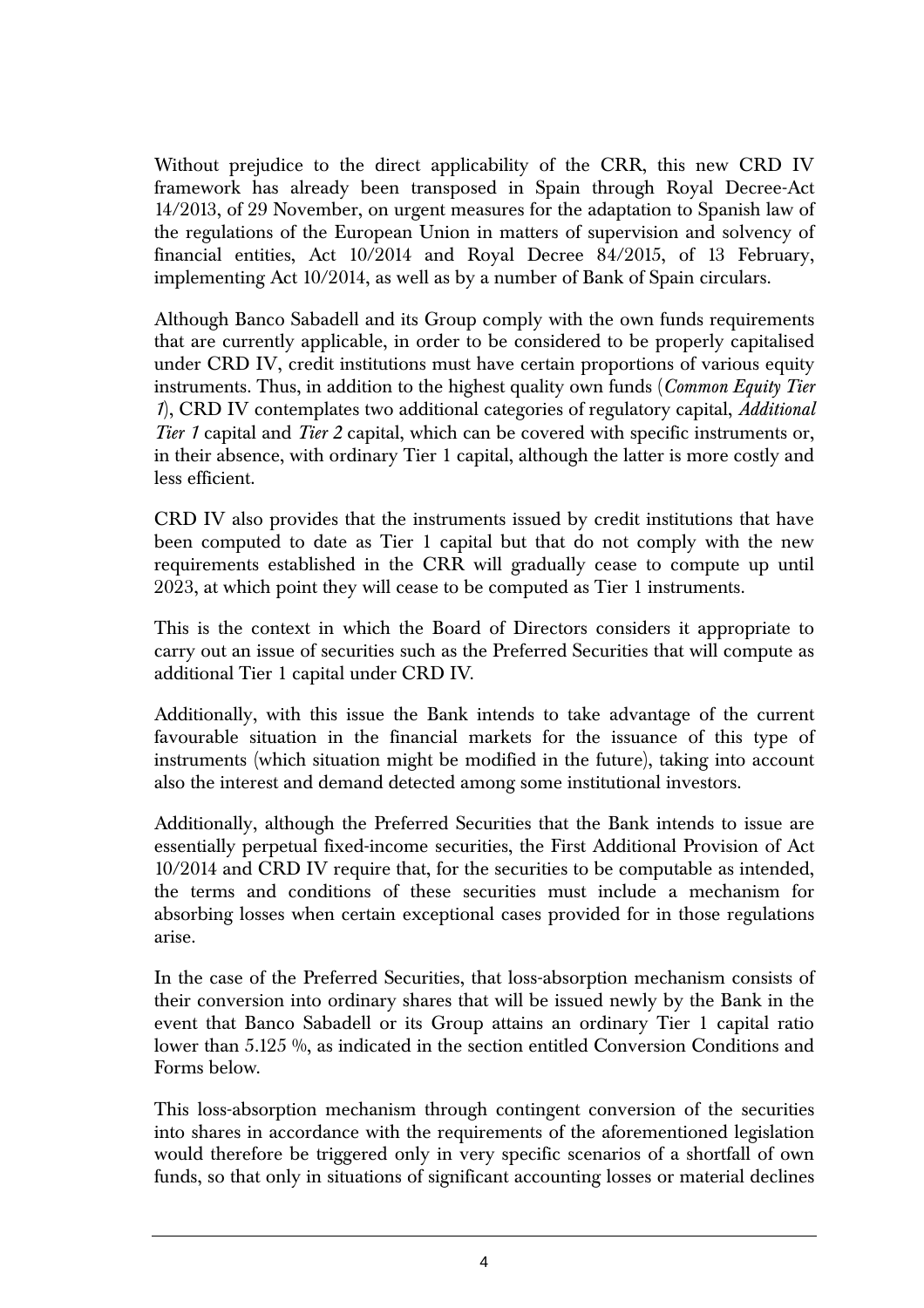in the relevant ratios could the issuers improve their levels of common equity Tier 1 capital by conversion in this way.

Therefore, the Preferred Securities that it is proposed to issue will be perpetual fixed-income securities with the capacity to absorb losses through their conversion into shares in the event of a deterioration in the capital position of the Bank or its Group that, in the event, will enable them to reinforce the regulatory capital of Banco Sabadell and its Group immediately as the shares issued on the occasion of the conversion of the Preferred Securities would count as common equity Tier 1 capital under CRD IV.

# **IV. Financial conditions of the issue**

The financial conditions of the Issue are those set out in the resolution of the Board adopted in accordance with the proposal that is transcribed in section IX of this report, including notably the following.

The investor will collect a coupon that will be determined in the final conditions of the Issue. Payment of the coupon is expected to be conditional on, among other factors, passing the payment test required by the regulations on own funds, which will be detailed in the terms and conditions of the Issue. Likewise, the Issuer shall be entitled, if it deems this necessary, to cancel, at its discretion, the payment of the remuneration for an unlimited period, without cumulative effect, and such cancellation may also be imposed by the competent supervisory authority based on the Issuer's financial and capital situation.

In the event of any of the cases of conversion contemplated in the following section of this report, the number of Banco Sabadell shares to be delivered per Preferred Security in the conversion will not be known until the date of the announcement that conversion has been triggered, since a variable conversion ratio is established that depends on the price of the share at the time of conversion, according to the following formula:

```
NumShar = NomPref/ConvPri
```
Where:

*NomPref:* Nominal amount of the Preferred Security being converted (200,000 euro).

*NumShar:* Number of shares of Banco Sabadell to be delivered per Preferred Security.

*ConvPri:* Conversion price (as defined in the next section).

At the time of conversion, the holder of Preferred Securities will receive a number of shares whose value at that time will be similar to the nominal amount paid in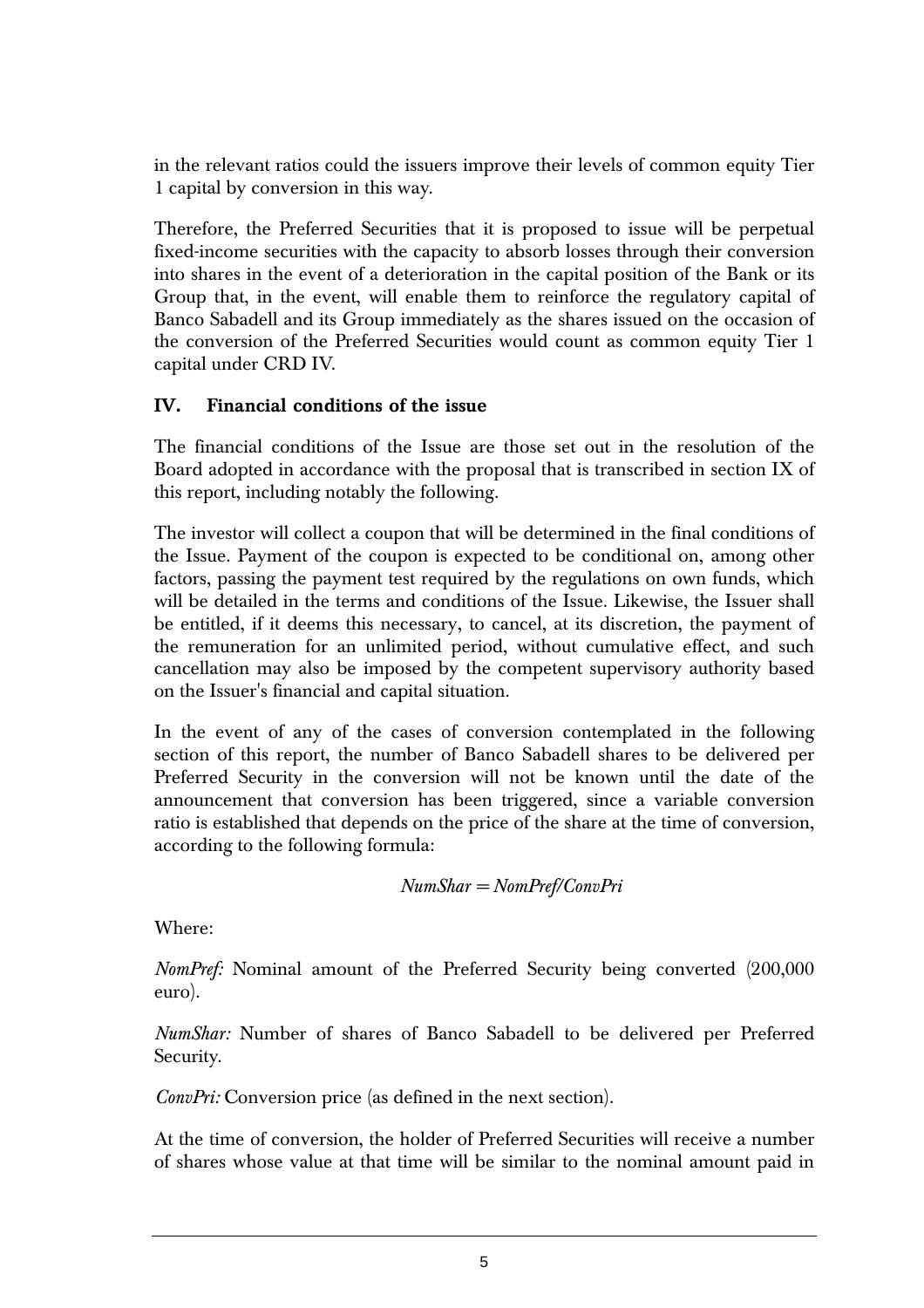cash at the time of subscription of the Preferred Securities, subject to the limits indicated in the next section of this report.

# **V. Conversion conditions and forms**

- **1. Convertibility of the Preferred Securities**: The Preferred Securities will be automatically converted into newly-issued shares of Banco Sabadell in the event of any of the conversion triggers indicated below.
- **2. Conversion triggers**: The Preferred Securities will be converted into new ordinary shares of Banco Sabadell if the Common Equity Tier 1 ratio of Banco Sabadell or its group falls below 5.125% at any time.
- **3. Conversion ratio**: The Conversion Ratio will be the quotient between the nominal amount of the Preferred Securities and the conversion price (the "**Conversion Price**").

The Conversion Price will be the market value of the shares of Banco Sabadell at the time of the conversion of the Preferred Securities, calculated as the average of the volume-weighted average prices of the Banco Sabadell share on the five trading days prior to the day on which it is announced that the corresponding conversion trigger has been reached (the "**Reference Price**").

The minimum Conversion Price will be calculated by reference to 66% of the Bank's share price at the close of trading on the day prior to the date of setting the terms, and must be in the range of between 0.946 and 1.418 euro per share. If the Reference Price is lower than this figure, the Conversion Price will be that minimum (without prejudice to any changes in this amount as a result of the application of the anti-dilution mechanism provided in section 5 below).

The Executive Committee and/or, without distinction and on a joint and several basis, the directors Mr. José Oliu Creus, Mr. Jaime Guardiola Romojaro and Mr. José Luis Negro Rodríguez and the Vice-Secretary of the Board of Directors, Ms. María José García Beato (whose particulars are on file at the Mercantile Register), as well as the General Manager of the Bank, Mr. Tomás Varela Muiña, of legal age, with professional address in Sabadell, Plaça Sant Roc, 20 and holding current National Identity Document number 38547646-Z , are empowered to determine the minimum Conversion Price according to the foregoing rules.

Notwithstanding the foregoing, the Conversion Price may not under any circumstances be less than the par value of the shares of Banco Sabadell at the time of conversion, such that the provisions of article 415 of the CCA will be complied with in any event.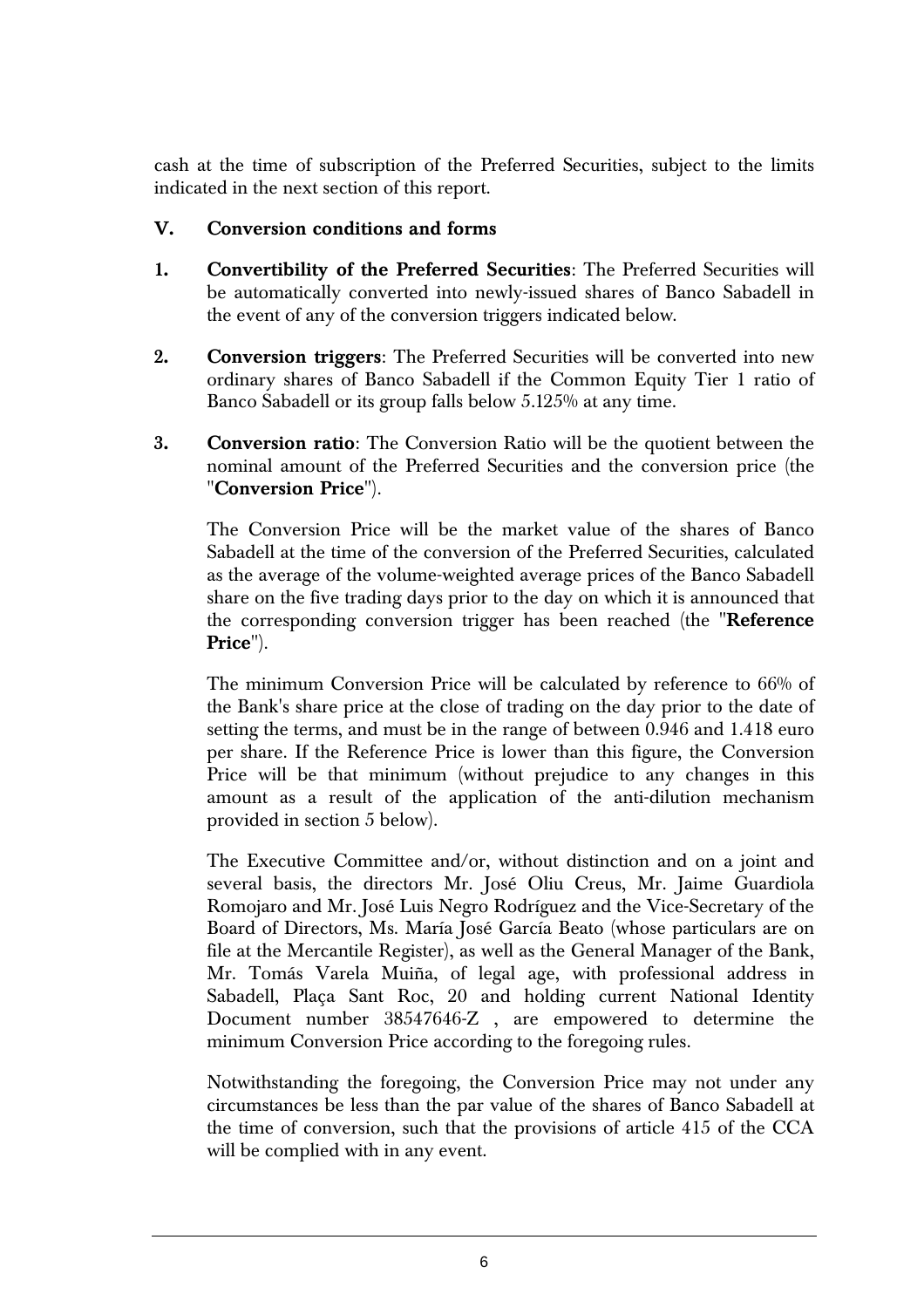- **4. Conversion procedure**: The conversion procedure is described in the terms and conditions of the Issue, attached as Annex 2 of the Board resolution adopted pursuant to the proposal that is transcribed in section IX of this report.
- **5. Anti-dilution mechanism**: The Terms and Conditions of the Issue also provide for anti-dilution mechanisms, which conform to standard practice for this type of transaction and take into account the conditions and forms of conversion provided above, and that the Conversion Price can not, in any event, be lower than the par value of the shares of Banco Sabadell at the time of conversion.

The Board of Directors of the Bank has unanimously resolved to delegate, to the Executive Committee and/or, without distinction and on a joint and several basis, to the directors Mr. José Oliu Creus, Mr. Jaime Guardiola Romojaro and Mr. José Luis Negro Rodríguez (whose particulars are on file at the Mercantile Register), under the terms of section VI of the Board resolution adopted in accordance with the proposal that is transcribed in section IX of this report, the power to amend the foregoing conditions and forms of conversion, which will include the possibility of establishing, in the final terms and conditions of the Issue, additional conversion triggers or the modification of existing triggers if this arises from changes in the regulations or from a request by a regulator or if it is in the company's interest, provided that the applicable regulations and the criteria of the competent regulators are complied with.

### **VI. Capital increase**

In accordance with the provisions of Article 414 of the CCA, the share capital must be increased by the amount that is necessary to cater for the conversion of the Preferred Securities that are issued. For these purposes, the amount by which it is decided to increase the share capital will be determined by the quotient between the total nominal value of the Preferred Securities and the Conversion Price.

Given that the maximum nominal amount of the issue is seven hundred and fifty million euro ( $\epsilon$ 750,000,000), assuming a minimum conversion price of  $\epsilon$ 0.946 per share, the maximum number of shares to be issued, in the event, would be SEVEN HUNDRED AND NINETY-TWO MILLION EIGHT HUNDRED AND ELEVEN THOUSAND EIGHT HUNDRED AND THIRTY-NINE (792,811,839) ordinary shares, assuming no anti-dilution adjustment is applied, and express provision is made for the possibility of executing the capital increase at a premium, for a smaller number of shares, and with the possibility of incomplete subscription.

If a conversion trigger is reached, that capital increase will be executed wholly or partly by the Board of Directors or, by delegation, by the Executive Committee or by the persons expressly authorised for this purpose and under the conditions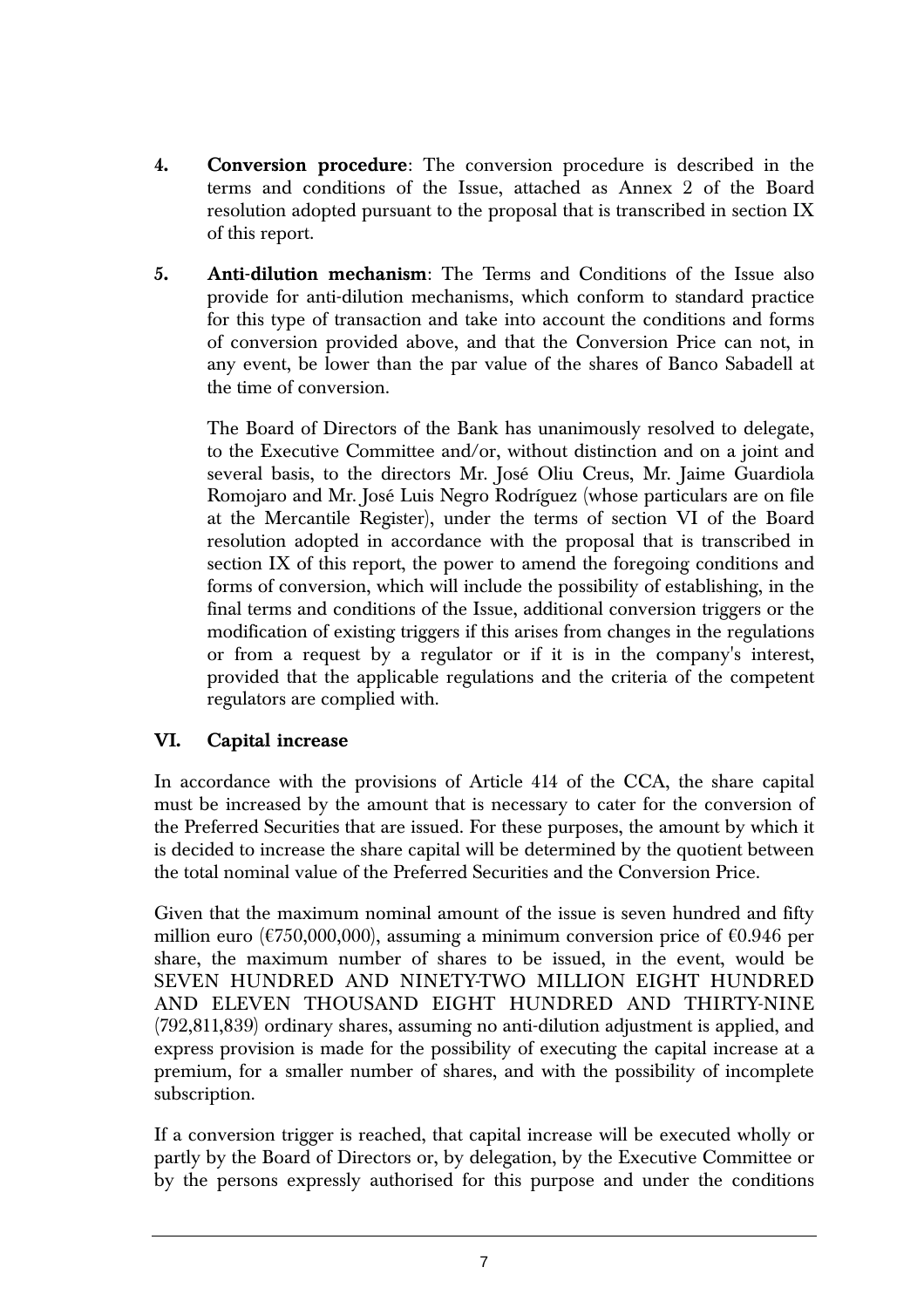provided for in Section VI of the Board resolution that is adopted in accordance with the proposal transcribed in section IX of this report, when necessary to cater for the contingent conversion of the Preferred Securities by issuing new ordinary shares with the same par value and with the same rights as the ordinary shares that are outstanding on the date of execution of the capital increase resolution. Where the Board of Directors or, by delegation, the Executive Committee or the persons expressly authorised for this purpose and under the conditions provided for in section VI of the Board's resolution adopted in accordance with the proposal transcribed in section IX of this report, execute this resolution, they will amend the article of the Articles of Association relating to capital stock.

As provided in Article 304.2 of the CCA, shareholders of the Company will not be entitled to any pre-emptive subscription right in any capital increase resulting from the conversion of the Preferred Securities.

# **VII. Justification for overriding the pre-emptive subscription right**

The General Meeting of Shareholders of Banco Sabadell on 30 March 2017, under item five on the agenda, not only granted the Board of Directors the power to issue securities convertible into shares and to increase the share capital, but also empowered it to override the pre-emptive subscription right in relation to the issues of convertible securities that may be made under that power.

For these purposes, at the time of convening that Shareholders Meeting, the Board of Directors of Banco Sabadell approved and made available to the shareholders a report justifying that proposal for delegation of the power to override the preemptive subscription right.

Additionally, in order to be able to override the pre-emptive subscription right in convertible bond issues, article 511 of the CCA requires that this be in the company's interest.

Making use of that power, the Board of Directors of Banco Sabadell unanimously resolved to override the pre-emptive subscription right in relation to the Issue, considering that such overriding is fully justified and in accordance with the requirements established by law, and also necessary in pursuit of the company's best interests, as detailed below.

The higher capital requirements resulting from the economic and regulatory situation of the financial sector make it advisable to maintain the current policy of maximum prudence and foresight in capital planning by the Bank and its Group, which requires the Bank to have suitable flexible instruments to enable it to respond appropriately to the capital requirements that are in the company's best interest at any given time.

In this context, as indicated above, despite the fact that Banco Sabadell complies with the own funds requirements that currently apply, the Board of Directors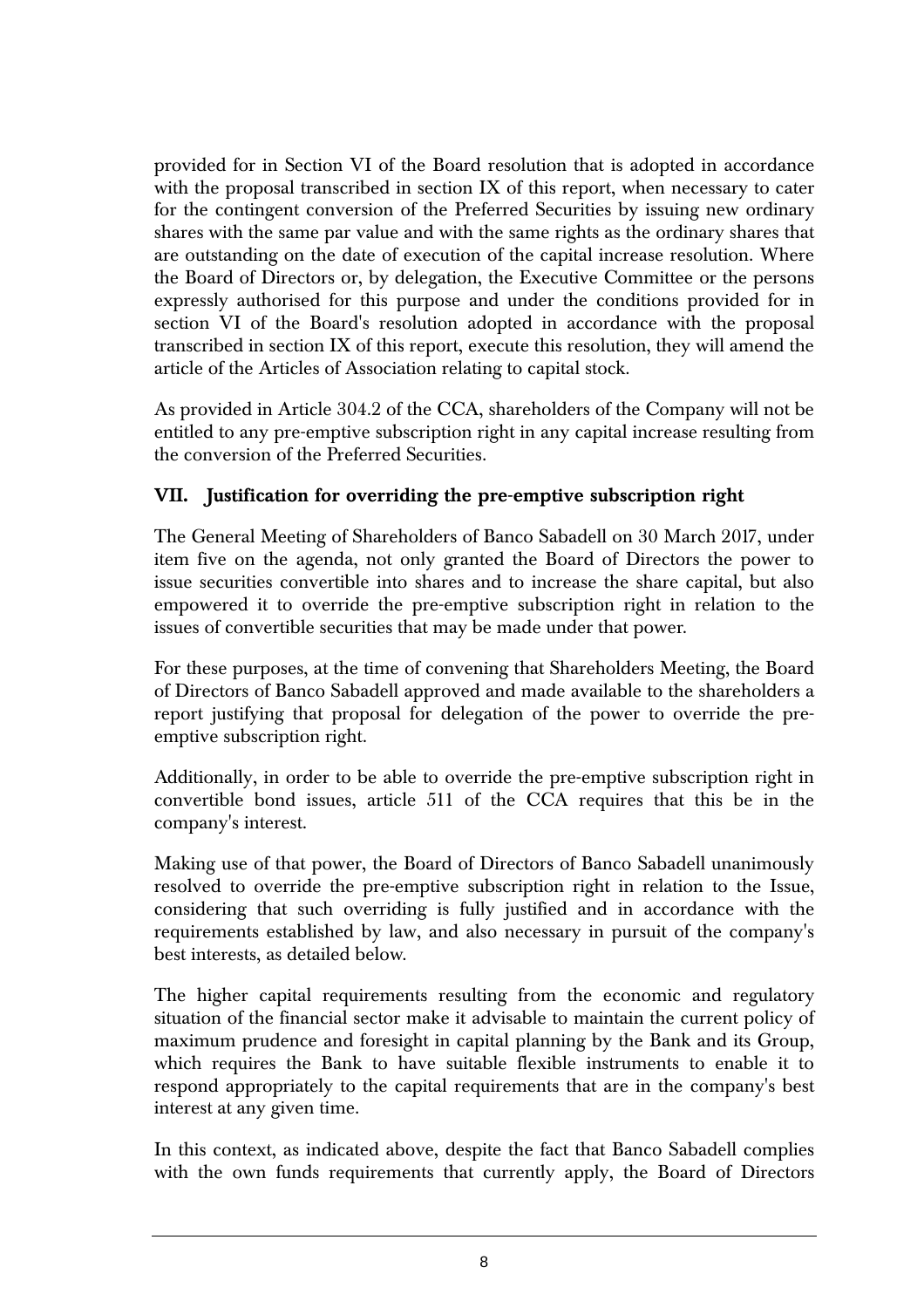considers it necessary to strengthen the Bank's own funds by issuing the Preferred Securities (which are computable as additional Tier 1 capital under CRD IV), and addressing it to qualified investors, which makes it necessary to override the Bank shareholders' pre-emptive subscription right in view of the convertibility element provided in the terms and conditions of the Issue.

The Board of Directors considers that the structure of the proposed Issue, which overrides the pre-emptive subscription rights, fully complies with the substantive requirements established by the CCA and, in particular, with those regarding the requirement that overriding the pre-emptive subscription right be in the company's best interests. This is so because it will make it possible to carry out a transaction that is not only appropriate but necessary to achieve the end pursued and also, taking into account the possible dilution of the shareholders, it retains the necessary proportionality between the objective sought and the chosen medium.

As more detailed evidence of the suitability of the proposed structure, it has the following advantages:

#### **1. Recourse to qualified investors to enhance the proposed own funds structure**

The issuance of the Preferred Securities will improve the Bank's capital structure. However, to be computable as *Additional Tier 1* capital, the Preferred Securities must offer contingent non-cumulative remuneration and also be contingently convertible into ordinary shares of Banco Sabadell in the conversion cases established earlier in this report, such contingent conversion being an essential characteristic for said computability.

The characteristics and complexity of an instrument such as the Preferred Securities (perpetuity, contingent remuneration and contingent convertibility into shares) as well as the latest regulatory changes mean that it is not an appropriate product for placement in the retail market under current conditions; consequently, if the pre-emptive subscription right were not overridden, there would be a very high risk that the Issue might not be subscribed for in the time period and amount envisaged initially, with the consequent negative impact for Banco Sabadell as Issuer. In addition, this would make it necessary to carry out a subsequent additional placement among investors who do not hold rights, under conditions that would foreseeably be less favourable for the Bank, with the effective and operation cost, and time and capital burdens that this would entail, which would clearly be detrimental to the company's interests.

Conversely, a growing interest in instruments like the Preferred Securities has been detected among knowledgeable qualified investors who regularly subscribe for this type of product, as shown by the success of several recent issues of similar instruments made in recent months by various credit institutions that were addressed mainly to this type of investor.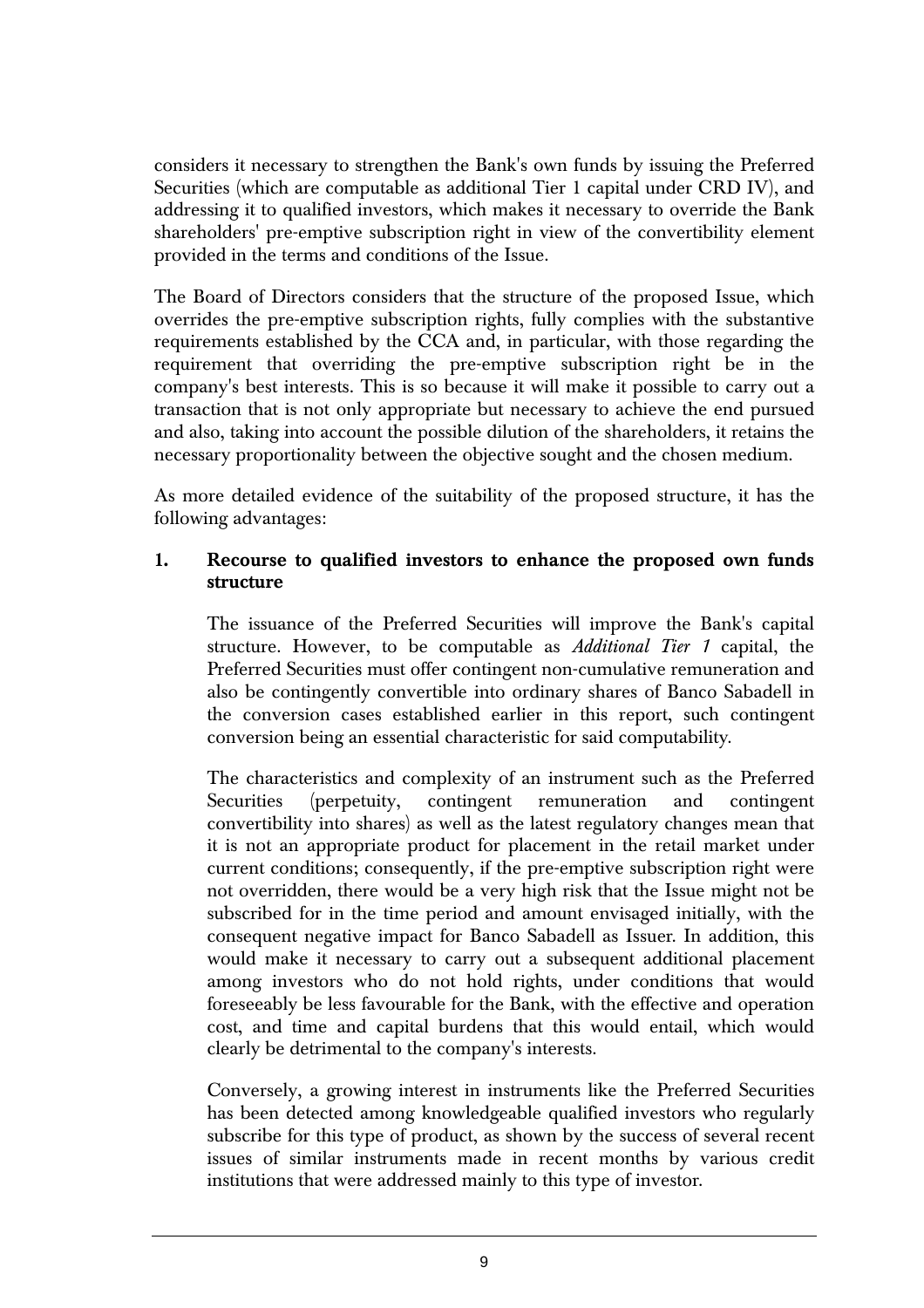Addressing the Issue solely to qualified investors will also provide the Bank with the opportunity to raise a significant volume of financial resources from a limited number of active investors in the international financial markets, taking advantage of the large volume of trading in those markets.

# **2. Accelerated bookbuilding. Taking advantage of market windows, lower exposure to market volatility, and cost savings**

The proposed Issue seeks to raise capital by taking advantage of current market funding conditions and certain investors' interest in products like the Preferred Securities.

Overriding the pre-emptive subscription rights will enable these objectives to be achieved by allowing for the Issue to be placed through an accelerated bookbuilding process. This process is the one that best meets the demands of the international capital markets, making it possible to seize market windows, thereby reducing the cost of fundraising, obtaining more favourable financial conditions and, in general, increasing the transaction's probability of success.

In particular, the accelerated bookbuilding process that is made possible by overriding the pre-emptive subscription right will enable the Bank to:

- (a) Commence the placement process at the time that is identified as being especially suitable for this purpose, with the ability to take advantage of any market window without being affected by market volatility and eliminating the uncertainty as to whether such a window will remain open over the period that a rights issue would theoretically take (at least 15 days).
- (b) Address the issue to the appropriate investors, thus facilitating the placement work of the lead managers in terms of the type and geographic location of the potential investors to which they may be addressed, which is expected to make it possible to raise funds in the market in the best possible conditions.
- (c) Benefit from the opportunity to carry out an operation that will enhance the composition and quality of its financial liabilities while setting the amount of the Issue, the Conversion Price and the remuneration to be paid at the end of the corresponding accelerated bookbuilding process, rather than having to do it before the start of the pre-emptive subscription period, as would be necessary if the preemptive subscription right were not overridden, which should enable the Bank to optimise the economic terms of the Issue.
- (d) Reduce the impact of the Issue on the Bank's share price by being able to obtain firm subscription commitments from qualified and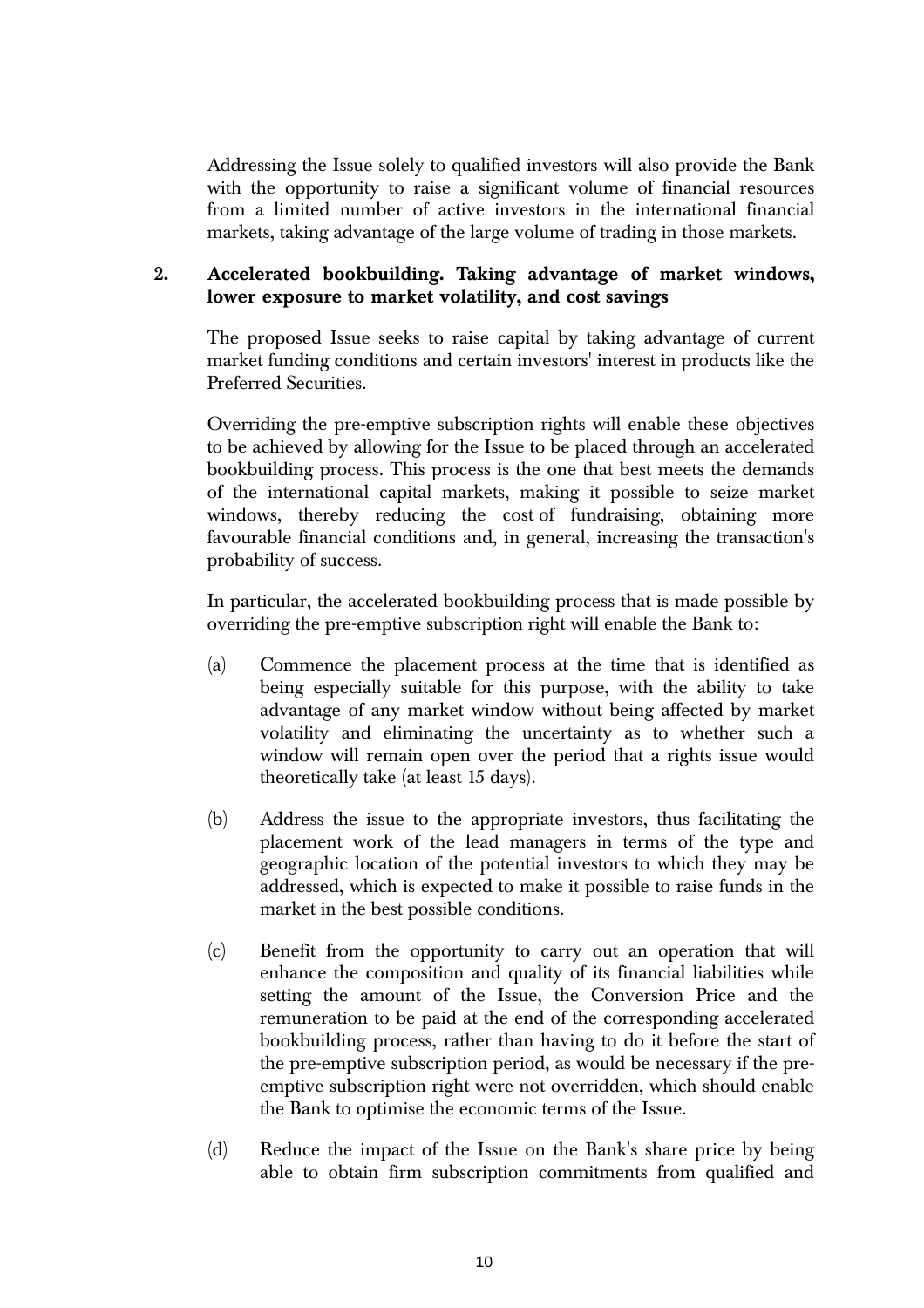institutional investors within a very short period of time, rather than the longer period of time required to make the issue, from notifying the market of the Bank's intention to carry it out, in the event of preemptive subscription right being retained.

#### **3. Lower arrangement costs**

Any issue of convertible securities by a listed company that does not override the pre-emptive subscription right requires the filing of an offering prospectus (composed of a Registration Document, Securities Note and Summary) since the rights must be traded on the Spanish stock exchanges where the issuer is listed.

The proposed structure of the Issue, which provides for listing of the Preferred Securities in an organised but not regulated market and without a prior public offering, dispenses with the need for the Bank to register a prospectus on the occasion either of the issuance or listing or of the contingent issuance of the shares resulting from the conversion of the Preferred Securities (or their listing on a stock exchange).

## **4. Proportionality of the overriding, because the dilution is small or non-existent**

The Bank's Board of Directors consider that overriding the pre-emptive subscription rights complies with the required proportionality between the advantages for the Bank and the potential drawbacks for shareholders, for the reasons set out below:

- (a) The Preferred Securities are configured as contingent convertible securities and not as securities whose conversion is mandatory after a specific term or which are convertible at the request of their holders; accordingly, it is possible that the conversion may never take place and, consequently, that the Bank's shareholders may never suffer any dilution as a result of the Issue. Contingent conversion is determined by the rules on own funds and capital adequacy for credit institutions and is expected to arise only in exceptional cases of insufficient own funds; accordingly, conversion is not the natural fate of the Preferred Securities.
- (b) In the event that a conversion trigger arises, a variable Conversion Ratio is established that will ensure that shareholders do not experience any economic dilution, given that the shares would be issued at market value at the time of the conversion (or at an even higher price, if the minimum conversion rate is applicable), so that the theoretical value of the pre-emptive rights which it is proposed to override should be zero.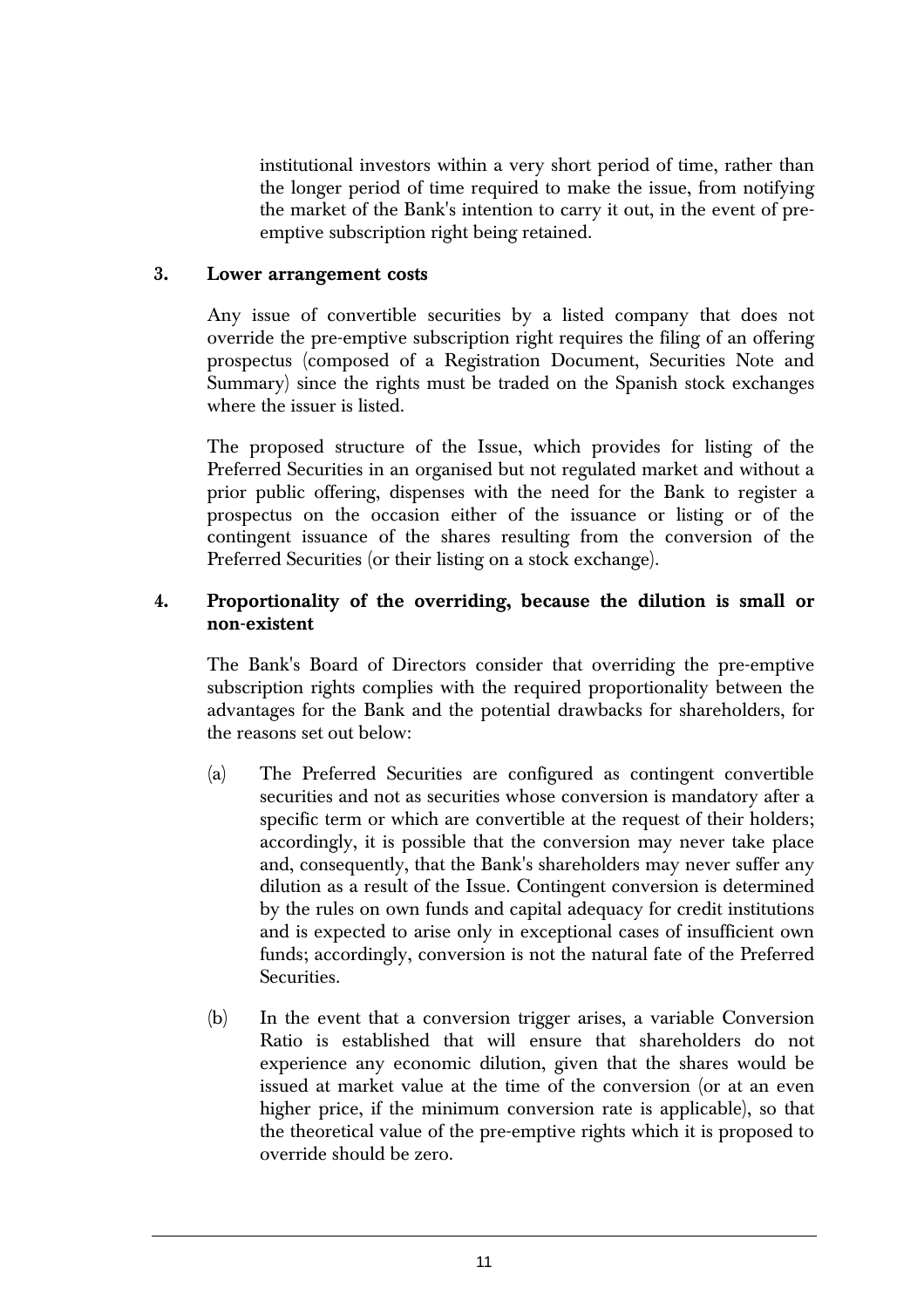(c) The Conversion Ratio proposed for the Preferred Securities in the event of a conversion trigger being reached is designed to serve the company's interests since, as the securities are convertible at a price referenced to the market price of the share at the time of conversion, the funds obtained by the Bank are maximised (the amount of the issue being used to reinforce its own funds), while, by setting a minimum Conversion Price, the maximum number of shares to be delivered is limited (which makes it possible to limit the maximum dilution of shareholders' voting rights in the event of conversion), in the understanding that applying the minimum conversion price would lead to the shares being delivered at a premium over the market price. That minimum Conversion Price will be adjusted, if necessary, by application of the anti-dilution clauses, and in no event will it be less than the par value of the share.

Consequently, considering (i) the specific characteristics of the Preferred Securities, (ii) that the cases of conversion are very limited and specific, and (iii) that since the Conversion Price will be the market price or a premium over the market price, the theoretical value of the pre-emptive subscription right derived from the Issue is zero, it can be affirmed that current shareholders do not lose economic value as a result of overriding the preemptive subscription right.

In conclusion, the combination of the aforementioned factors means that the best option for the company's interests is to issue the Preferred Securities, allocate them only to qualified investors and, consequently, override shareholders' pre-emptive subscription rights.

### **VIII. Auditors' report**

The information and data contained in this report will be reviewed by means of a report that will be issued by KPMG Auditores, S.L., in its capacity as an auditor other than the Bank's auditor, having been designated by the Barcelona Mercantile Register in the terms provided in articles 414, 417 and 511 of the CCA (the "**Auditor's Report**").The Auditor's Report will contain a technical opinion as to the reasonableness of the data contained in this Report, particularly with reference to the conditions and forms of conversion, and as to the suitability of the conversion ratio and its adjustment formulas to compensate for any dilution of shareholders' economic interests.

#### **IX. Full text of the motion**

# **MOTION TO ISSUE PERPETUAL SECURITIES THAT ARE CONTINGENTLY CONVERTIBLE INTO SHARES OF BANCO DE SABADELL, S.A.**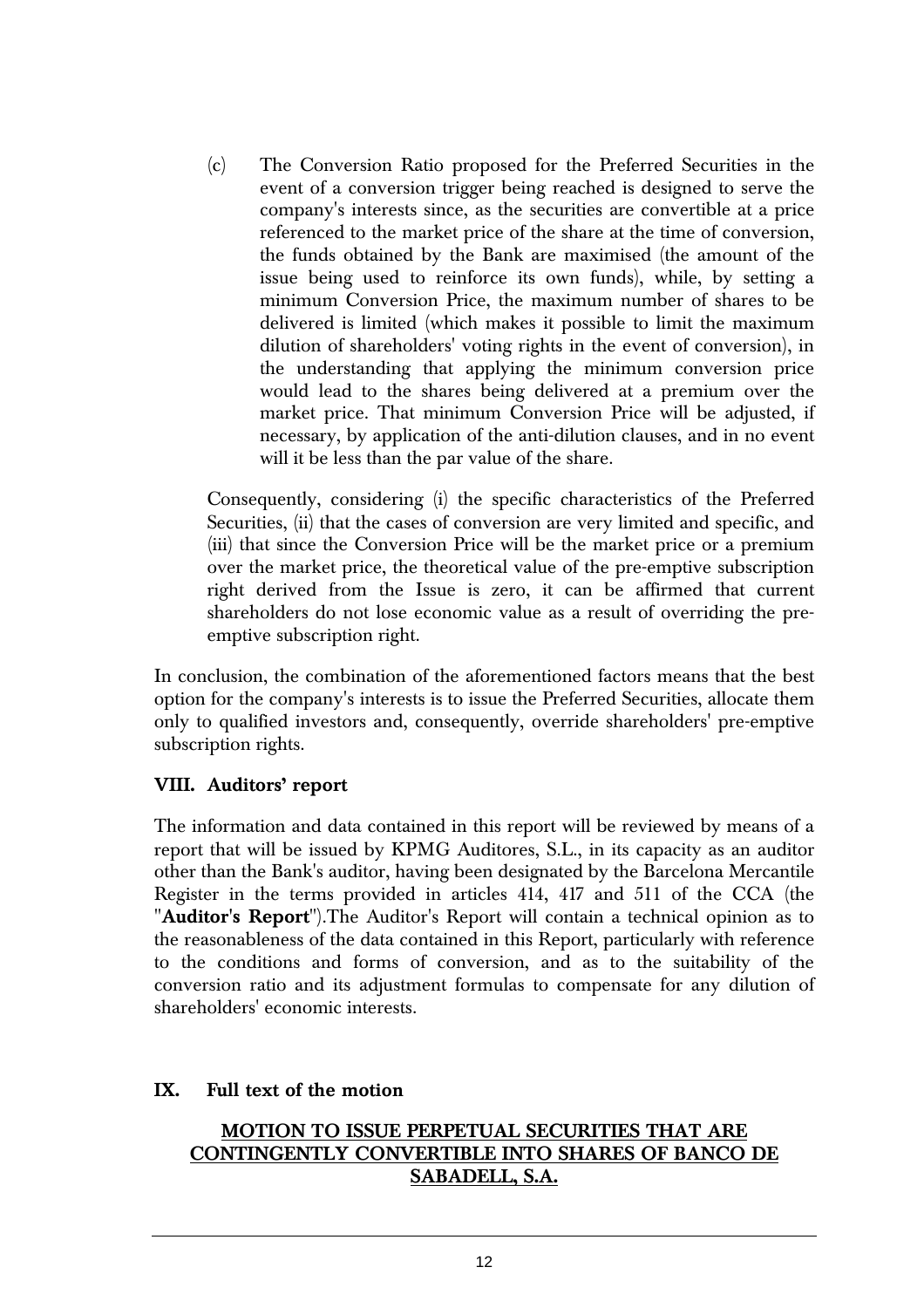### *I. ISSUANCE*

*The Board of Directors of Banco de Sabadell, S.A. ("Banco Sabadell" or the "Bank"), by virtue of the powers granted to it by the Ordinary General Meeting of Shareholders on 30 March, 2017 under item five of the Agenda, hereby resolves to make an issue (the "Issue") of perpetual securities contingently convertible into newly-issued ordinary shares of the Bank, in accordance with the First Additional Provision of Act 10/2014 of 26 June, on ordering, supervision and solvency of credit institutions ("Act 10/2014") and Regulation (EU) No. 575/2013 of the European Parliament and the Council of 26 June 2013 on prudential requirements for credit institutions and investment firms ("CRR") (hereinafter, the "Preferred Securities") with a maximum nominal amount of SEVEN HUNDRED AND FIFTY MILLION EURO (€750,000,000) (with the possibility of incomplete subscription) and overriding the pre-emptive subscription right, in accordance with the terms and conditions described below and detailed in Annex 2 of this resolution (the "Terms and Conditions"). This is without prejudice to the final Terms and Conditions of the Issue being determined by the Bank in accordance with the provisions of section VI of this resolution.* 

*1.- Issuer: Banco de Sabadell, S.A., domiciled in Sabadell, Plaça Sant Roc, 20, with Tax ID no. A-08000143.* 

*2.- Nature and denomination of the securities: The securities to be issued are Preferred Securities, in accordance with the terms of Additional Provision One of Act 10/2014 and the CRR, which are contingently convertible into newly-issued ordinary shares of Banco Sabadell under the terms provided in section II below.* 

*3.- Nominal amount of the Issue: Preferred Securities will be issued for a maximum nominal amount of SEVEN HUNDRED AND FIFTY MILLION EURO (€750,000,000).* 

*The possibility of incomplete subscription of the Issue is expressly provided for. The final nominal amount of the Issue will be set by the persons expressly authorised for this purpose and in the conditions set out for this purpose in section VI below.* 

*4.- Currency of the Issue: Euro.* 

*5.- Nominal amount of each Preferred Security and Issue Price: TWO HUNDRED THOUSAND EURO (€200,000). The Preferred Securities will be issued at par.* 

*6.- Number of Preferred Securities: A maximum of THREE THOUSAND SEVEN HUNDRED AND FIFTY (3,750) Preferred Securities will be issued (except in the case of incomplete subscription, as previously provided).* 

*7.- Remuneration: The Preferred Securities will accrue fixed annual remuneration payable quarterly in arrears that will be the sum of the 5-year midswap, the benchmark for this type of transaction on the date of setting the terms, plus an initial margin; it may not exceed 10% and it will be discretionary and not cumulative. The initial remuneration that the Preferred Securities will accrue definitively will be determined by the persons expressly authorised for this purpose and in the conditions envisaged for this purpose in section VI below.*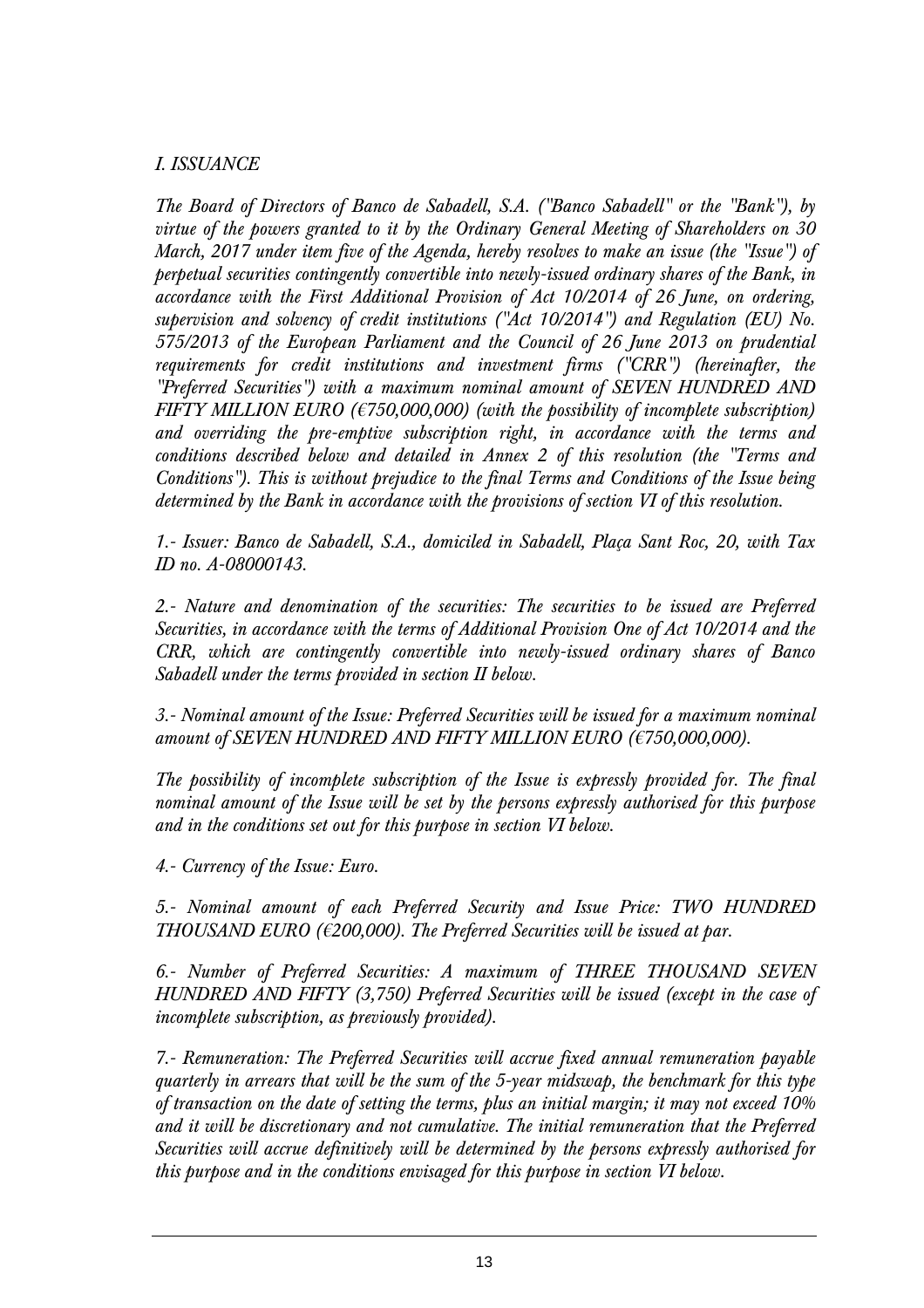*The Terms and Conditions attached as Annex 2 detail the basis for determining the remuneration of the Preferred Securities and the conditions to be met for payment or cancellation of same.* 

*8.- Form of representation: The Preferred Securities will be represented by bearer securities.* 

*9.- Period for subscription requests: The period for subscription requests will be determined by the persons expressly authorised for this purpose and in the conditions provided for this purpose in section VI below.* 

*10.- Maturity date and early repayment: The Issue is perpetual; consequently, it has no maturity.* 

*Nevertheless, the Terms and Conditions of the Issue will provide for cases of early amortisation of the Preferred Securities at the option of the Bank, including, but not limited to, (i) voluntary early amortisation after five years from the date of issue, (ii) amortisation as a consequence of the Preferred Securities ceasing to be eligible as additional Tier 1 capital of Banco Sabadell or its group, and (iii) amortisation for tax reasons due to the payments made under the Preferred Securities ceasing to be deductible or it becoming obligatory to gross up those payments as a result of the need to withhold tax in certain circumstances.* 

*11.- Seniority: The Preferred Securities will be contractually subordinated debt claims against the Bank in accordance with article 92.2 of Act 22/2003, of 9 July (the Insolvency Act) and, insofar as they are additional Tier 1 capital instruments in accordance with Additional Provision 14 of Act 11/2015, of June 18, on the recovery and resolution of credit institutions and investment firms, they will have the seniority provided therein with the detail indicated in the Terms and Conditions.* 

*12.- Overriding the pre-emptive subscription right: The Issue overrides Banco Sabadell shareholders' pre-emptive subscription right.* 

*13.- Financial institution entrusted with servicing the Issue: The Bank of New York Mellon SA/NV Dublin Branch.* 

*14.- Secondary market: It is planned to make an application to list the Preferred Securities in the organised non-regulated market (Global Exchange Market) of the Irish Stock Exchange.* 

*II. CONVERTIBILITY OF THE PREFERRED SECURITIES. CONVERSION RULES AND FORMS* 

*1.- Convertibility of the Preferred Securities: The Preferred Securities will be automatically converted into newly-issued shares of Banco Sabadell in the event of any of the indicated conversion triggers being reached.*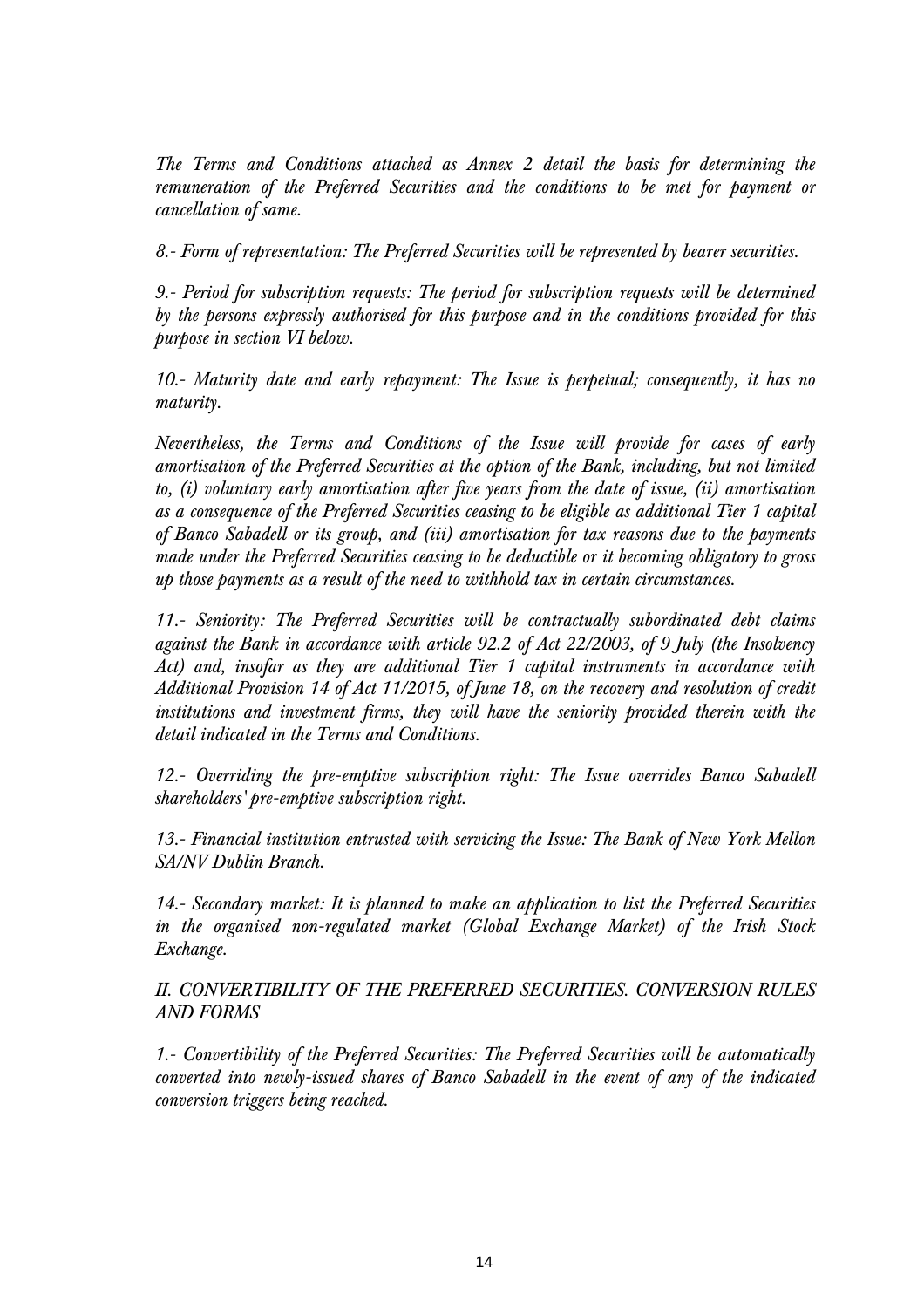*2.- Conversion triggers: The Preferred Securities will be converted into new ordinary shares of Banco Sabadell if the Common Equity Tier 1 ratio of Banco Sabadell or its group falls below 5.125% at any time.* 

*3.- Conversion ratio: The Conversion Ratio will be the quotient between the nominal amount of the Preferred Securities and the conversion price (the "Conversion Price").* 

*The Conversion Price will be the market value of the shares of Banco Sabadell at the time of conversion of the Preferred Securities, calculated as the average of the volume-weighted average prices of the Banco Sabadell share on the five trading days prior to the day on which it is announced that the corresponding conversion trigger has been reached (the "Reference Price").* 

*The minimum Conversion Price will be calculated by reference to 66% of the Bank's share price at the close of trading on the business day before the date of setting the terms, and must be in the range of between 0.946 and 1.418 euro per share. If the Reference Price is lower than this figure, the Conversion Price will be that minimum (without prejudice to any changes in this amount as a result of the application of the anti-dilution mechanism provided in section 5 below).* 

*The Executive Committee and/or, without distinction and on a joint and several basis, the directors Mr. José Oliu Creus, Mr. Jaime Guardiola Romojaro and Mr. José Luis Negro Rodríguez and the Vice-Secretary of the Board of Directors, Ms. María José García Beato (whose particulars are on file at the Mercantile Register), as well as the General Manager of the Bank, Mr. Tomás Varela Muiña, of legal age, with professional address in Sabadell, Plaça Sant Roc, 20 and holding current National Identity Document number 38547646-Z , are empowered to determine the minimum Conversion Price according to the foregoing rules.* 

*Notwithstanding the foregoing, the Conversion Price may not under any circumstances be less than the par value of the shares of Banco Sabadell at the time of conversion, such that the provisions of article 415 of the Consolidated Text of the Capital Companies Act approved by Legislative Royal Decree 1/2010, of 2 July (the "CCA") will be complied with in any event.* 

*4.- Conversion procedure: The conversion procedure is provided for in the Terms and Conditions that are attached as Annex 2.* 

*5.- Anti-dilution mechanism: The Terms and Conditions attached as Annex 2 also provide for anti-dilution mechanisms, which conform to standard practice for this type of transaction and take into account the conditions and forms of conversion provided above, so that the Conversion Price can not, in any event, be lower than the par value of the shares of Banco Sabadell at the time of conversion.* 

*It is resolved to delegate to the Executive Committee and/or, without distinction and on a joint and several basis, to the directors Mr. José Oliu Creus, Mr. Jaime Guardiola Romojaro and Mr. José Luis Negro Rodríguez (whose particulars are on file at the Mercantile Register), the power to modify the foregoing conditions and forms of conversion, which will include the possibility of establishing, in the final terms and conditions of the Issue, additional*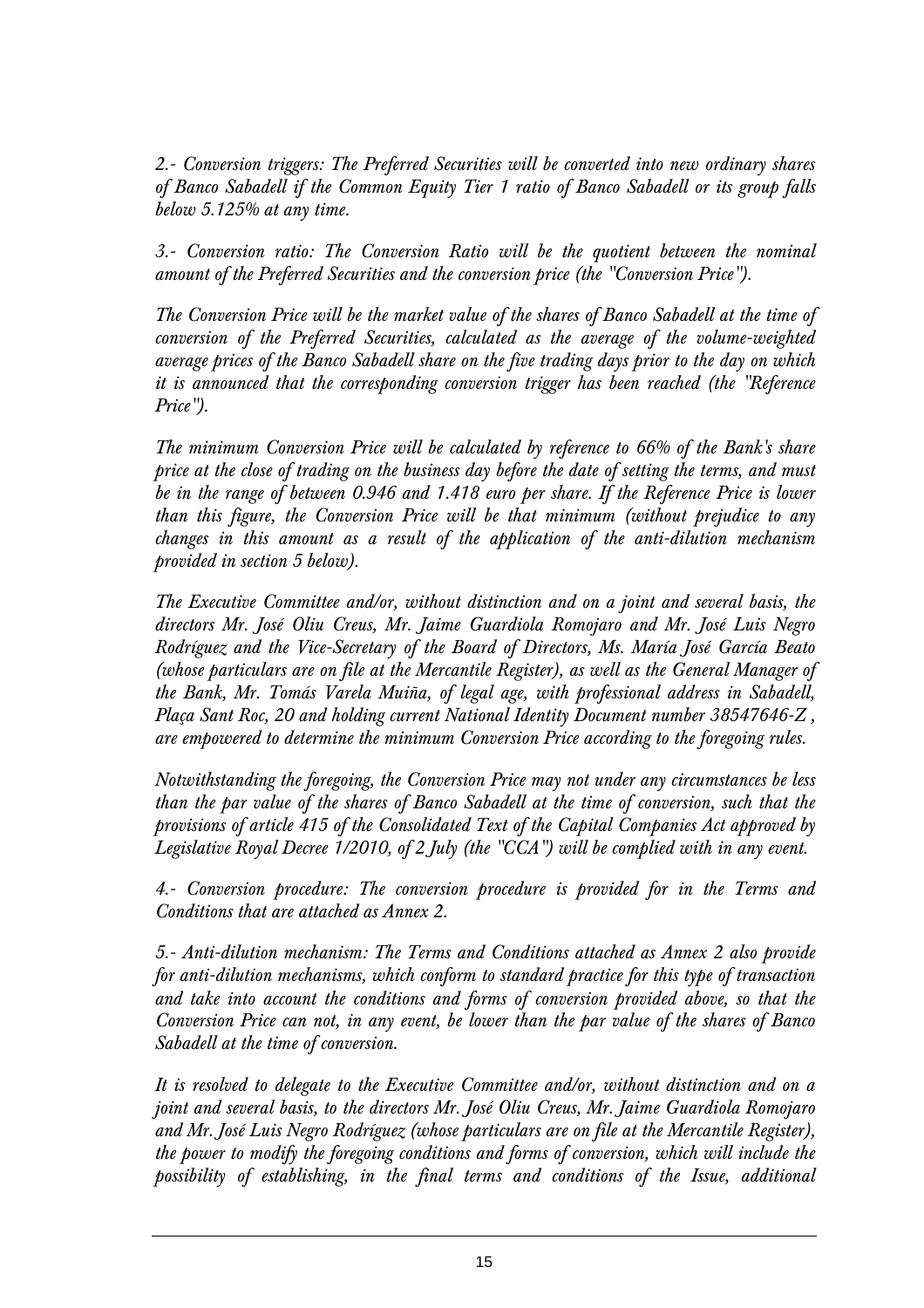*conversion triggers or amendment of existing triggers if this arises from changes in the regulations or from a request by a regulator or if it is in the company's interest, provided that the applicable regulations and criteria of the competent regulators are complied with.* 

## *III. OVERRIDING THE PRE-EMPTIVE SUBSCRIPTION RIGHT*

*Since it has been shown to be in the company's best interests, it is hereby resolved unanimously to override the Bank shareholders' pre-emptive subscription right with respect to the Issue in accordance with the specific powers granted by the Ordinary General Meeting of Shareholders on 30 March 2017 under item five on the agenda, in the terms of articles 417 and 511 of the CCA.* 

### *IV. CAPITAL INCREASE*

*Under the powers granted by the Ordinary General Meeting of Shareholders on 30 March 2017 under item five on the agenda, and in accordance with the provisions of article 414 of the CCA, it is unanimously resolved to increase the share capital in the maximum amount necessary to cater for the contingent conversion of the Preferred Securities that are issued.* 

*Given that the maximum nominal amount of the issue is SEVEN HUNDRED AND FIFTY MILLION EURO (€750,000,000), assuming a minimum conversion price of €0.946 per share, the maximum number of shares to be issued, in the event, would be SEVEN HUNDRED AND NINETY-TWO MILLION EIGHT HUNDRED AND ELEVEN THOUSAND EIGHT HUNDRED AND THIRTY-NINE (792,811,839) ordinary shares, assuming no anti-dilution adjustment is applied, and express provision is made for the possibility of executing the capital increase at a premium, for a smaller number of shares, and with the possibility of incomplete subscription.* 

*If a conversion trigger is reached, that capital increase will be executed wholly or partly by the Board of Directors or, by delegation, by the Executive Committee or by the persons expressly authorised for this purpose and under the conditions provided for in Section VI below, when necessary to cater for the conversion of the Preferred Securities by issuing new ordinary shares with the same par value and with the same rights as the ordinary shares that are outstanding on the date of execution of the capital increase resolution. When the Board of Directors or, by delegation, the Executive Committee or the persons expressly authorised for this purpose and under the conditions provided for in section VI below, execute this resolution, they will amend the article of the Articles of Association relating to capital stock.* 

*As provided in Article 304.2 of the CCA, pre-emptive subscription rights will not apply in any capital increase(s) resulting from the conversion of the Preferred Securities.* 

*It is resolved unanimously to apply for listing of the shares issued by Banco Sabadell to cater for the conversion of the Preferred Securities on the Barcelona, Madrid, Bilbao and Valencia Stock Exchanges, as well as any other markets on which the Bank's shares are listed. It is expressly stated for the record that, in the event of a subsequent request for delisting of the securities being issued, such delisting will be carried out in accordance with the legally required formalities and, in such event, the interests of the shareholders or holders of the*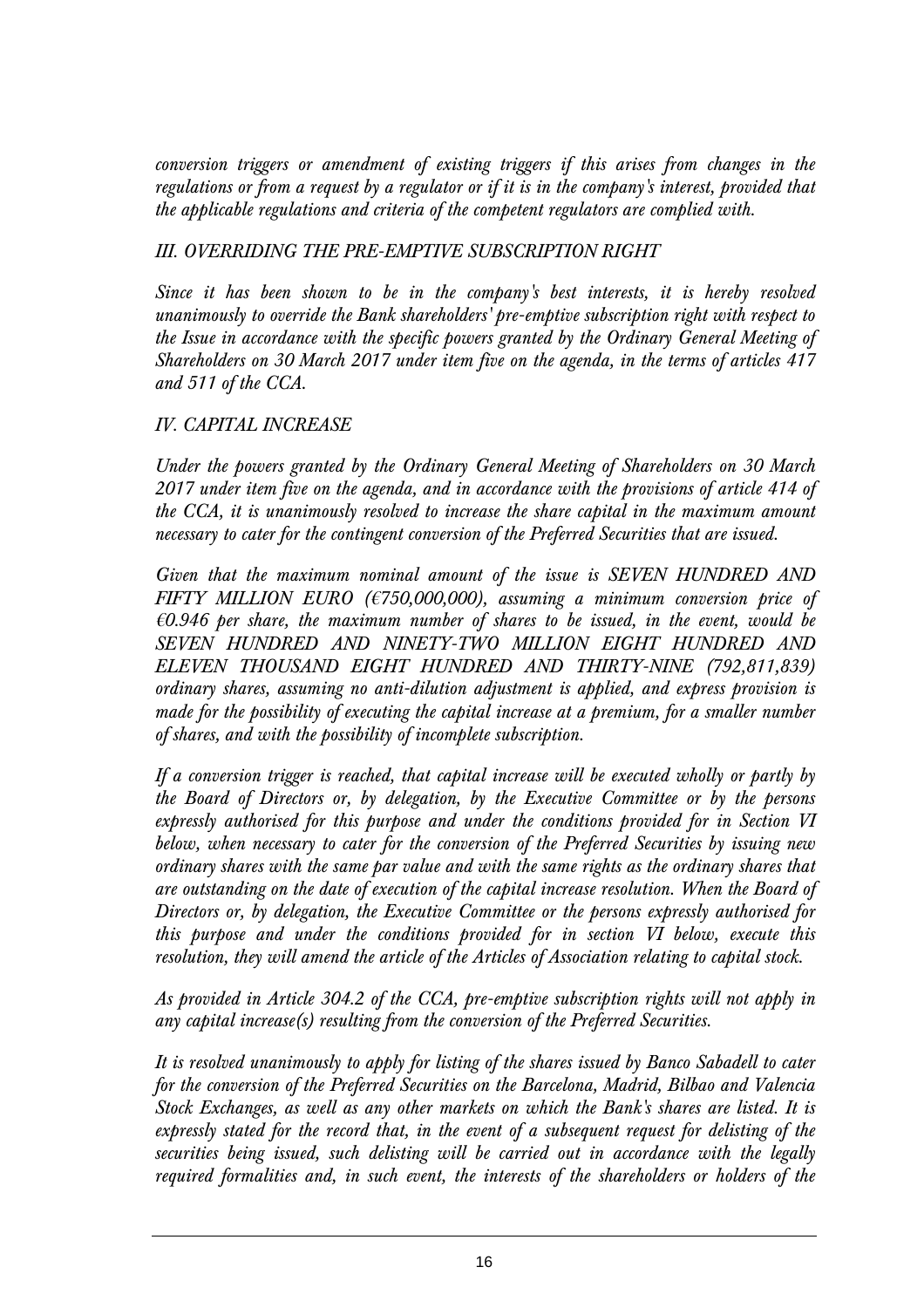*Preferred Securities opposing or not voting on the resolution to delist will be safeguarded, in compliance with the requirements of the CCA and related provisions, all in accordance with the provisions of the Stock Exchange Regulations in Legislative Royal Decree 4/2015, of 23 October, approving the Securities Market Act, and its secondary legislation.* 

*V. APPROVAL OF THE REPORT BY THE BOARD OF DIRECTORS FOR THE PURPOSES OF ARTICLES 414, 417, 511 AND 286 IN CONNECTION WITH ARTICLE 297.1.B) OF THE CCA.* 

*The Report by the Board of Directors for the purposes of articles 414, 417, 511 and 286 in connection with article 297.1.b) of the CCA, attached as Annex 3, is hereby approved unanimously.* 

*That report, with the report by auditor other than Banco Sabadell's auditor for the purposes of articles 511, 414 and 417 of the CCA, will be made available to shareholders of Banco Sabadell when notice is given of the first General Meeting of Shareholders of the Bank that is held.* 

### *VI. EMPOWERMENT*

*Without prejudice to the specific empowerments set out in the preceding sections, and of any other delegations that may correspond to them, in accordance with the provisions of the delegation of powers conferred by the Ordinary General Meeting of Shareholders on 30 March 2017 under item five on the agenda, it is unanimously resolved to grant to the Executive Committee and/or the directors Mr. José Oliu Creus, Mr. Jaime Guardiola Romojaro and Mr. José Luis Negro Rodríguez (whose particulars are on file at the Mercantile Register) the necessary powers so that any of them, without distinction and on a joint and several basis, may:* 

- *(a) In view of market circumstances, decide to carry out or desist from the Issue and at the same time determine, among other issues, the date of commencing the accelerated bookbuilding process and placement of the Preferred Securities by the lead managers of the Issue designated for this purpose (the "Lead Managers"), as well as the period and terms of subscription and disbursement of the Preferred Securities and their date of issuance.*
- *(b) Determine the Terms and Conditions of the Preferred Securities in all matters not provided for in this resolution, with the power to modify them, now or in the future, if market circumstances, the company's interests or legal or regulatory requirements make this advisable or obligatory, including, but not limited to, the applicable remuneration (including its accrual periods and the conditions for determining and calculating it, as well as those that must be met for payment to take place), the conditions and forms of conversion, the terms and conditions of the anti-dilution mechanism, as well as the establishment, modification or elimination of any conversion triggers, and the procedure and mechanics for implementing them, the determination of early amortisation of the Preferred Securities and, in general, the determination of any aspect not established in this resolution that is necessary for the*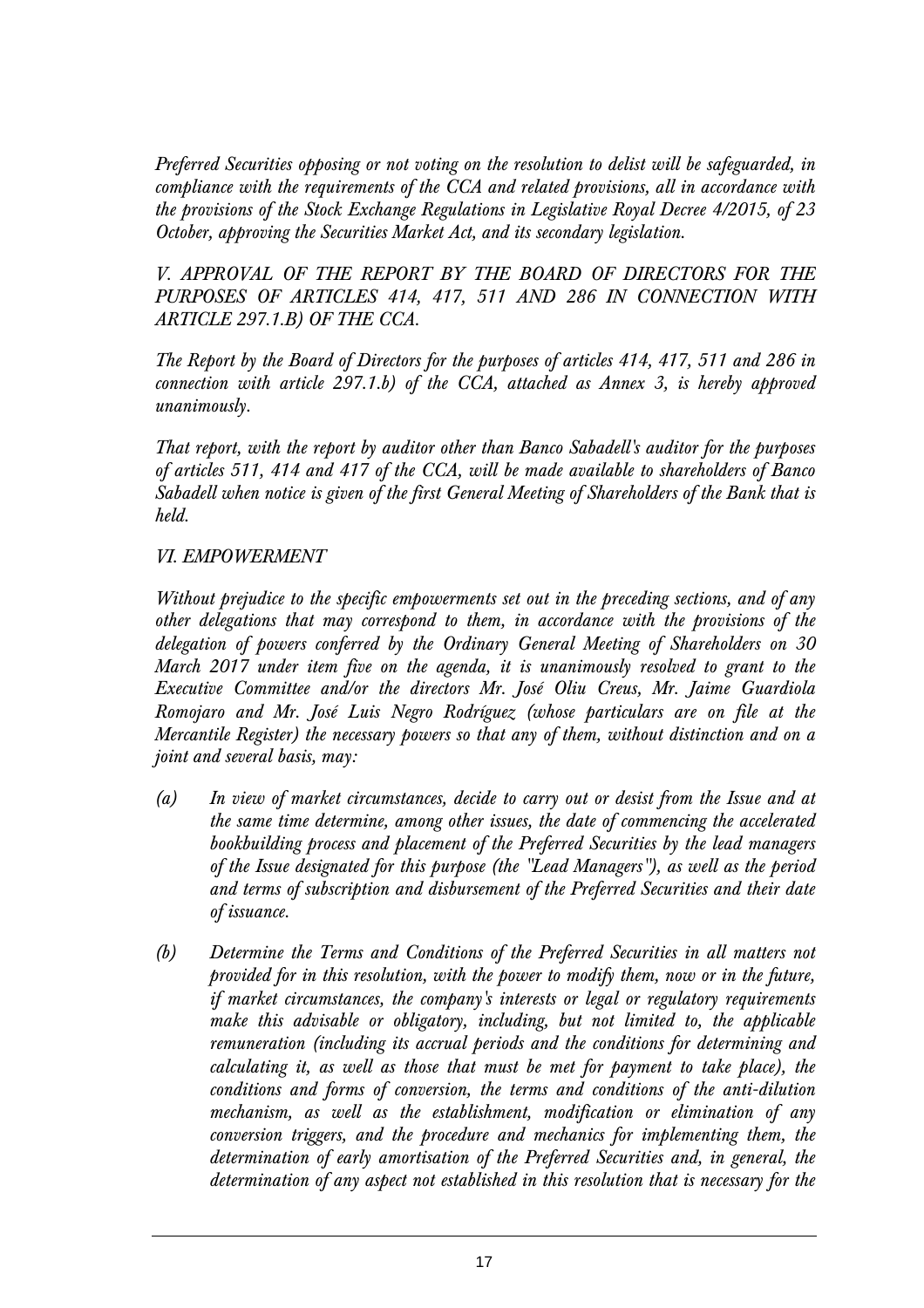*successful completion of the transaction, subject always to compliance with the applicable regulations and the criteria of the competent regulators.* 

*Additionally, without prejudice to the foregoing empowerments and the specific empowerments contained in the preceding sections, or to any other powers they may hold, it is unanimously resolved to grant to the Executive Committee and/or the directors Mr. José Oliu Creus, Mr. Jaime Guardiola Romojaro and Mr. José Luis Negro Rodríguez and the Vice-Secretary of the Board of Directors, Ms. María José García Beato (whose particulars are on file at the Mercantile Register), as well as the General Manager of the Bank, Mr. Tomás Varela Muiña, of legal age, with professional address in Sabadell, Plaça Sant Roc, 20 and holding current National Identity Document number 38547646-Z , powers as broad as may be required by law so that any of them , without distinction and on a joint and several basis, and with the express power to sub-delegate, may take such actions as may be necessary or advisable to execute these resolutions, including in particular, but limited to:* 

- *(a) Putting the Preferred Securities into circulation, after complying with any legal or other limits that may be necessary, and declaring the Issue to have been fully or partially subscribed, determining its final amount within the established limits in accordance with market conditions, the result of the placement and the bookbuilding.*
- *(b) Declaring the remuneration of the Preferred Securities, either partial or full, as well as declaring that they will not be remunerated, as determined in the Terms and Conditions of the Issue.*
- *(c) Applying the anti-dilution mechanisms in accordance with the Terms and Conditions, as necessary.*
- *(d) Performing any procedure, application or appointment that is legally necessary for the issuance of the Preferred Securities before the Mercantile Register or any other public or private body or entity.*
- *(e) Formalising and/or registering prospectuses, offering or listing documents and other similar documents related to the Issue, as well as documents setting out the assumption of liability for the content of those and any other documents that may be necessary before the Bank of Spain, the European Central Bank, the Mercantile Register, the CNMV and any other body or market.*
- *(f) As necessary, applying to list the Preferred Securities in the organised non-regulated market (Global Exchange Market) of the Irish Stock Exchange and in any other official or unofficial secondary markets, whether organised or otherwise, whether domestic or foreign.*
- *(g) Appointing one or more financial institutions as Lead Managers of the Issue. Negotiating, signing and granting such public or private contracts and documents as may be necessary or advisable for the issuance of the Issue, under the conditions they deem most appropriate, subject to English, Spanish or any other law, including, inter alia, placement and subscription contracts (be they subscription agreements, purchase*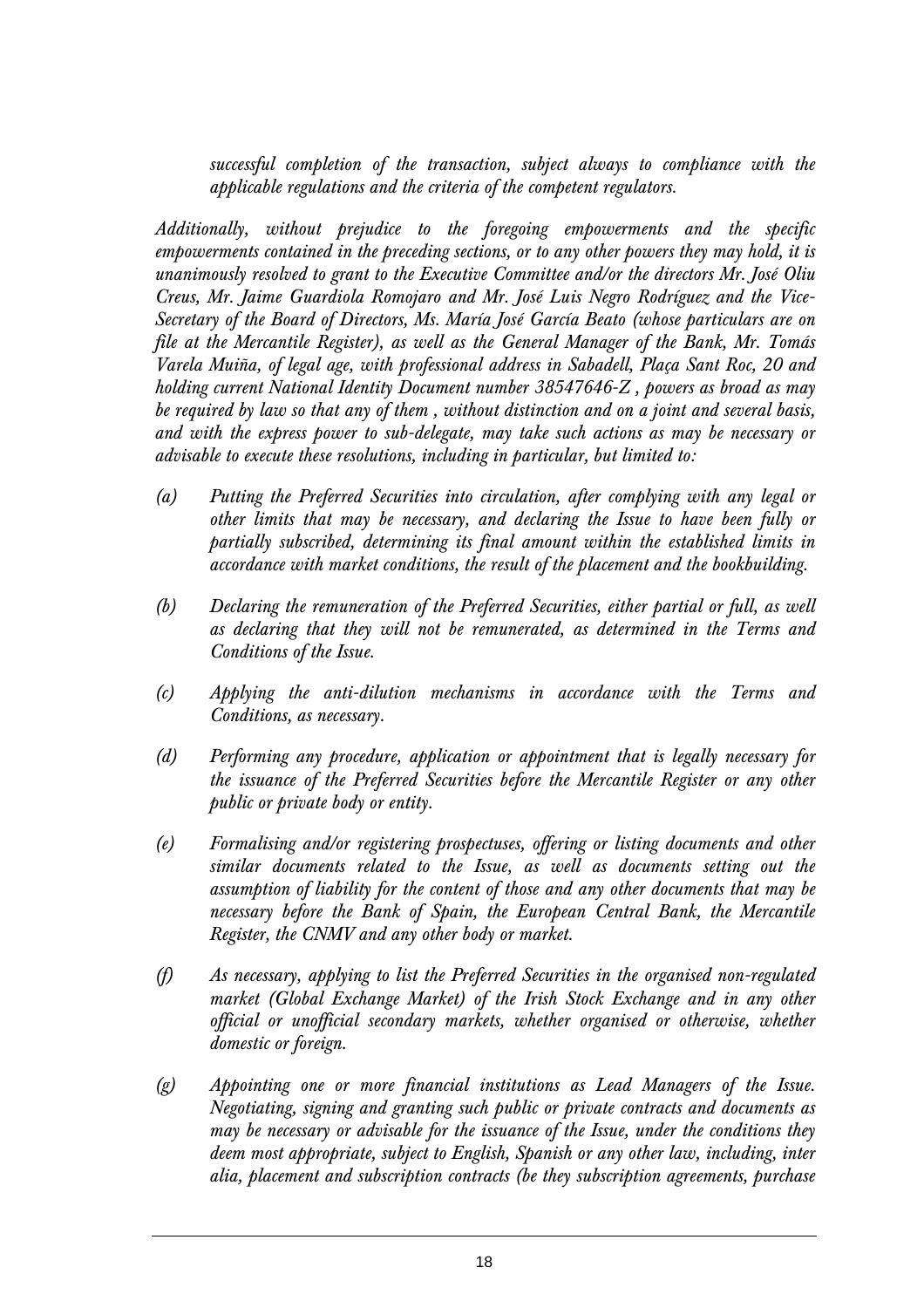*agreements or any other), agency agreements or similar, letters of appointment of trial agents and commissioners, and generally any documents, instruments or contracts to ratify, supplement, amend, novate, remedy, rectify and/or reformulate any of those documents, as well as any instruments or documents ancillary to them.* 

- *(h) Performing any action, statement, process or procedure and signing, determining their specific content, such certificates, applications, regulatory disclosures, announcements, documents or writs as may be obligatory or necessary in connection with the issuance of the Preferred Securities before any agency, entity or register, whether public or private.*
- *(i) In connection with the conversion of the Preferred Securities into shares of Banco Sabadell, setting, in that event, the Conversion Price, determining the number of shares by which the capital of Banco Sabadell is to be increased, stating that the increase was not fully subscribed, if that is the case, and performing such acts as may be necessary, including, but not limited to, granting such public or private documents as may be necessary to carry out the capital increase and amending the Articles of Association in order to adapt them to the new capital amount, with the power to appear for this purpose before any public or private bodies.*
- *(j) Requesting, as appropriate, the listing on official or unofficial secondary markets, whether organised or otherwise, domestic or foreign, and performing such actions as they deem necessary in any jurisdiction where they are offered or listed or the listing of the shares of Banco Sabadell is applied for, in order to carry out the capital increase. This includes, but is not limited to:* 
	- *(1) Drafting and drawing up such prospectuses, applications, communiqués or notices as may be required by the applicable legislation in each competent jurisdiction and deciding on such subsequent amendments to them as they see fit.*
	- *(2) Carrying out such actions as may be necessary before any competent authority in each jurisdiction and approving and formalising such public or private documents as may be necessary or advisable to give full effect to the capital increase resolutions in any of their aspects and contents.*
- *(k) Appearing before a notary public and granting or signing the corresponding public instruments that are necessary or advisable to solemnise and formalise the foregoing resolutions, with the complementary powers that it is deemed advisable to determine, up to achieving the registration or filing of same in the corresponding Registers, including on a partial basis if this is appropriate, and rectifying or remedying such resolutions, provided that such rectifications or remediations are confined to accepting the rectifications required by the mercantile registrar, either verbally or in writing.*

*Generally performing such actions as may be necessary to enable the fullest execution of these resolutions and of all matters complementary or ancillary thereto, and taking such steps as may be necessary or advisable to obtain the authorisations or inscriptions that may be*